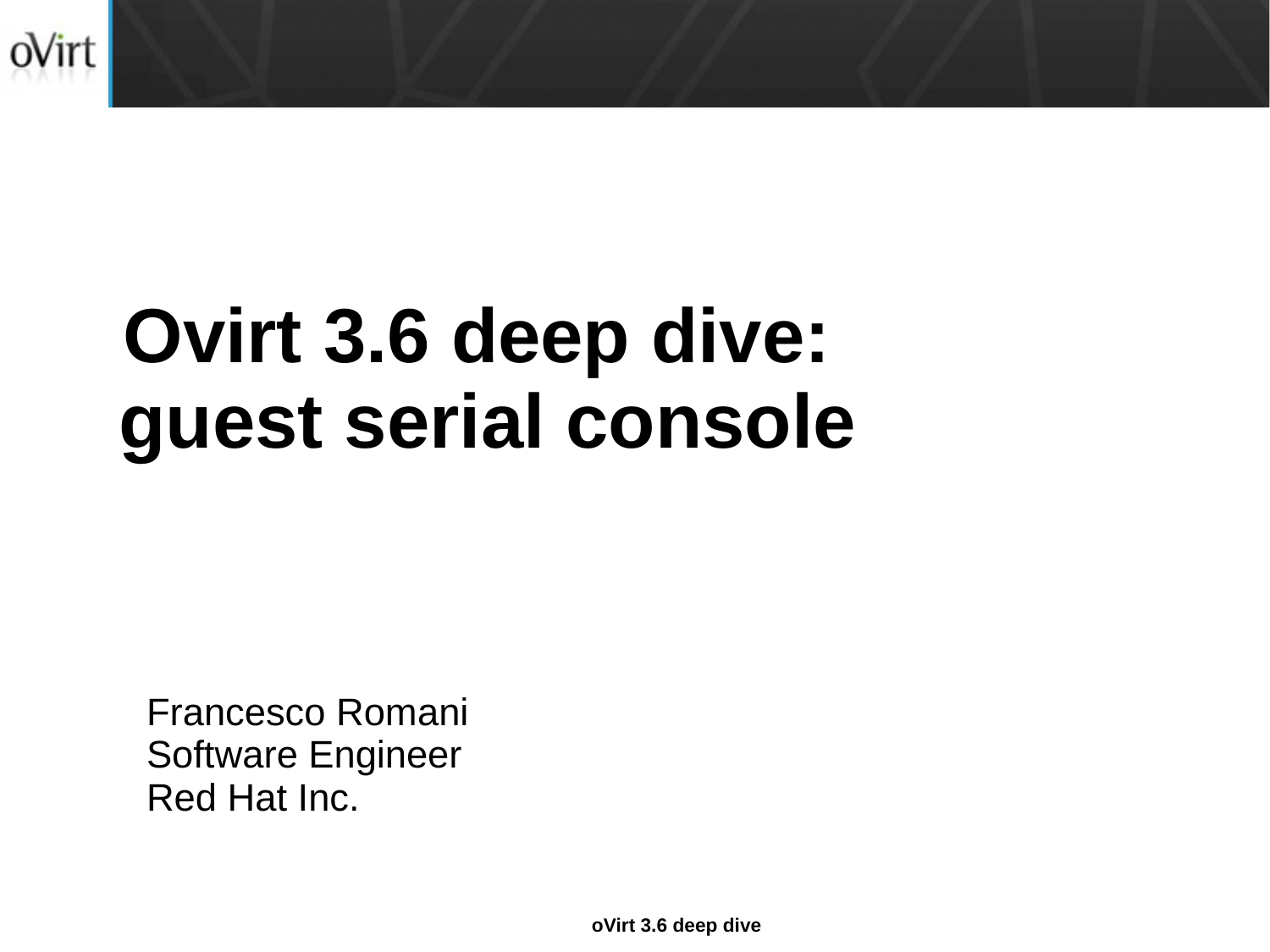### ovirt Serial Console (1/2)



Image credits: http://40.media.tumblr.com/tumblr\_lpo5dfqyIz1qz4mo8o1\_r1\_1280.jpg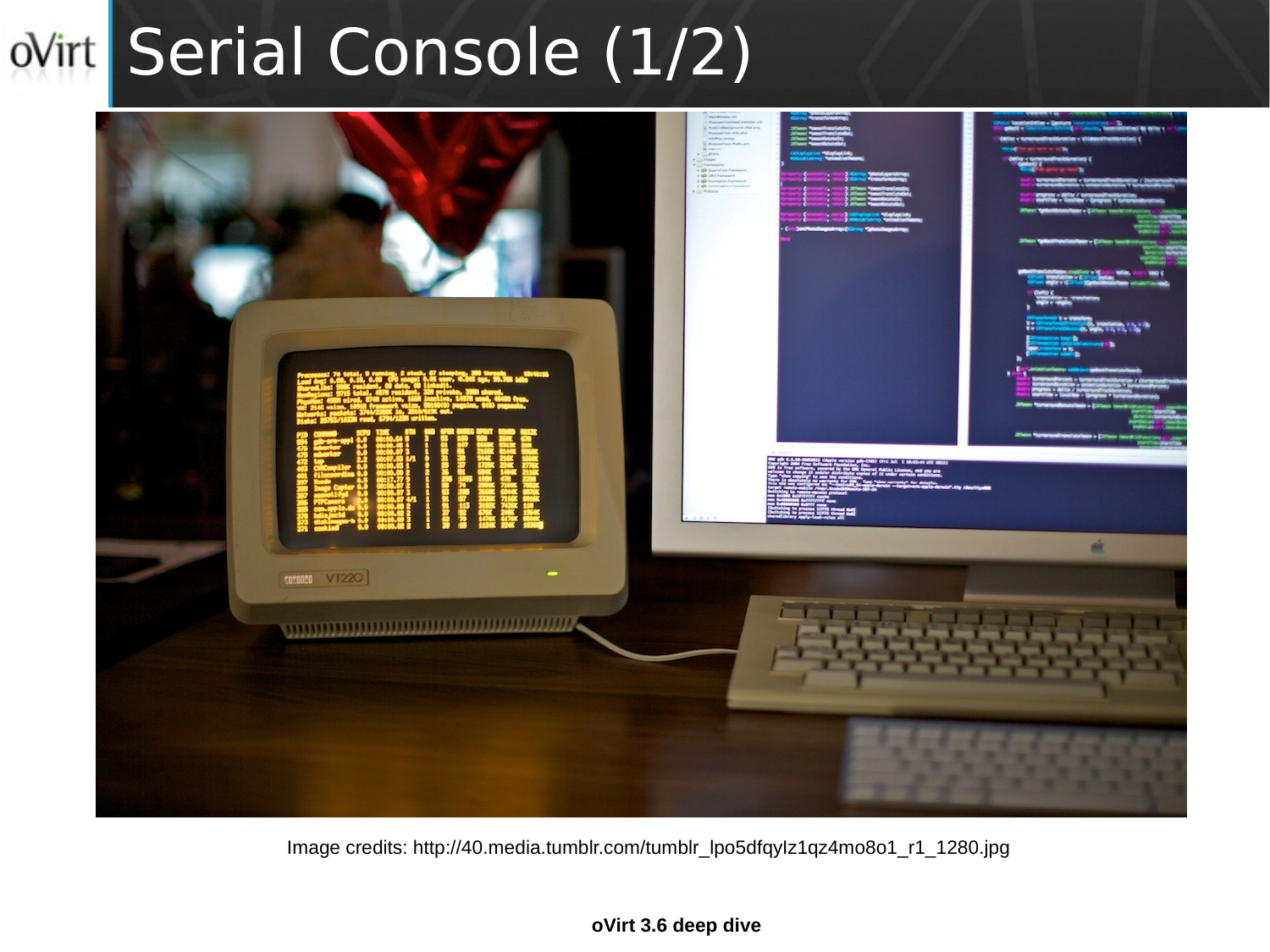# ovint Serial Console (2/2)

### Why use a serial console?

#### **Systems administration of remote computers**

[...] System administration of these remote computers is usually done using SSH, but there are times when access to the console is the only way to diagnose and correct software failures. Major upgrades to the installed distribution may also require console access. [...]

Quoted from: http://www.tldp.org/HOWTO/Remote-Serial-Console-HOWTO/intro-why.html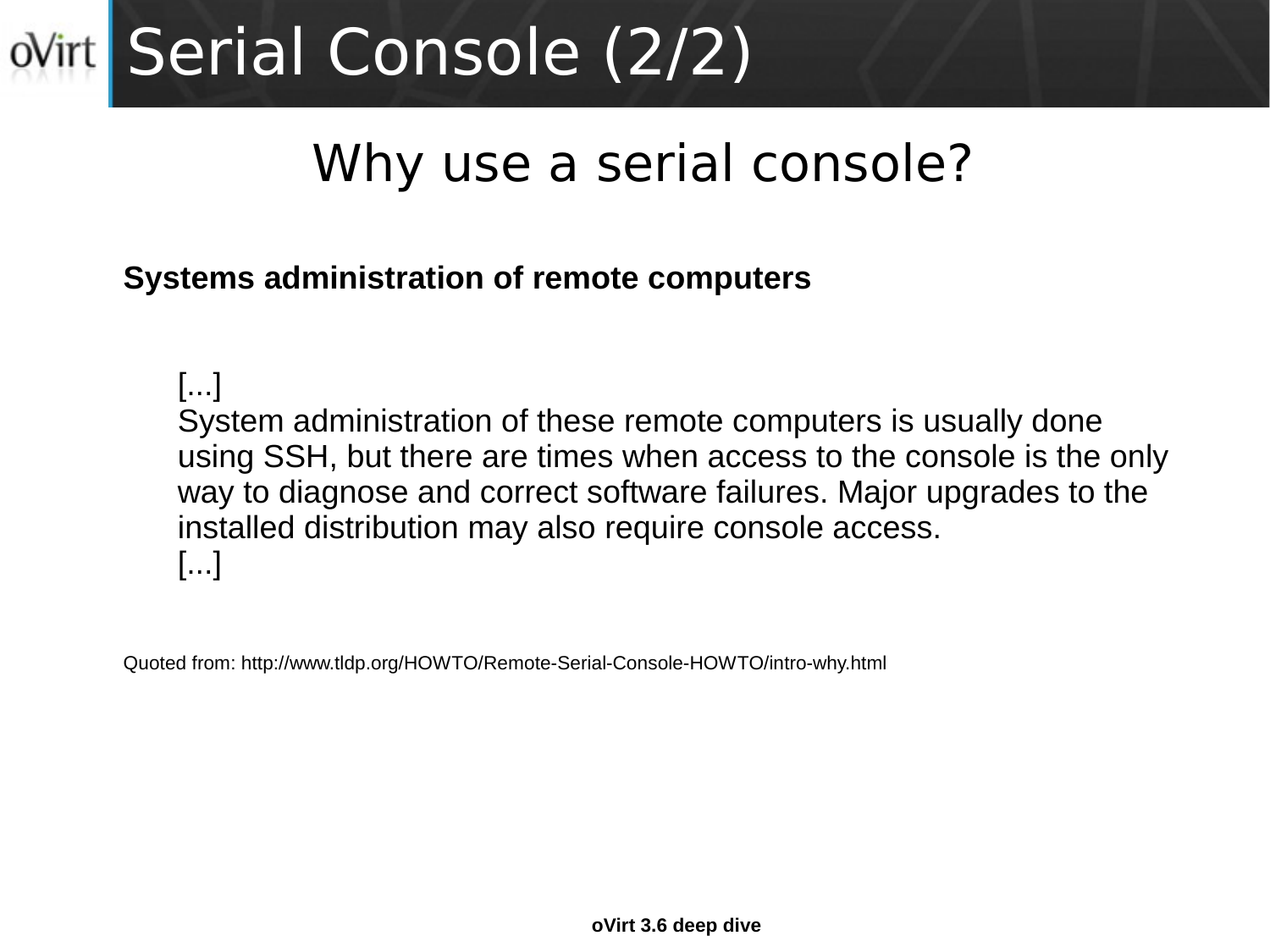### ovint VM Serial Console (1/4)

|                                                                                                                       | root@shinji:/root                                       |
|-----------------------------------------------------------------------------------------------------------------------|---------------------------------------------------------|
| File Edit View Search Terminal Help                                                                                   |                                                         |
| SHINji> 12:10:54 root $[\sim]$ \$ virsh console 3<br>Connected to domain serialconsole2-c7x<br>Escape character is ^] |                                                         |
| CentOS Linux 7 (Core)<br>Kernel 3.10.0-229.7.2.el7.x86 64 on an x86 64                                                |                                                         |
| c7 login: root<br>Password:<br>Last login: Wed Jul 22 10:39:47 on pts/1<br>[root@c7 $\sim$ ]# w                       |                                                         |
| 06:11:08 up 1:23, 1 user, load average: 0.00, 0.01, 0.03<br>USER TTY FROM<br>root ttyS0                               | LOGIN@ IDLE JCPU PCPU WHAT<br>06:11 4.00s 0.02s 0.02s w |
| $[root@c7 - ]$ #                                                                                                      |                                                         |
|                                                                                                                       |                                                         |
|                                                                                                                       |                                                         |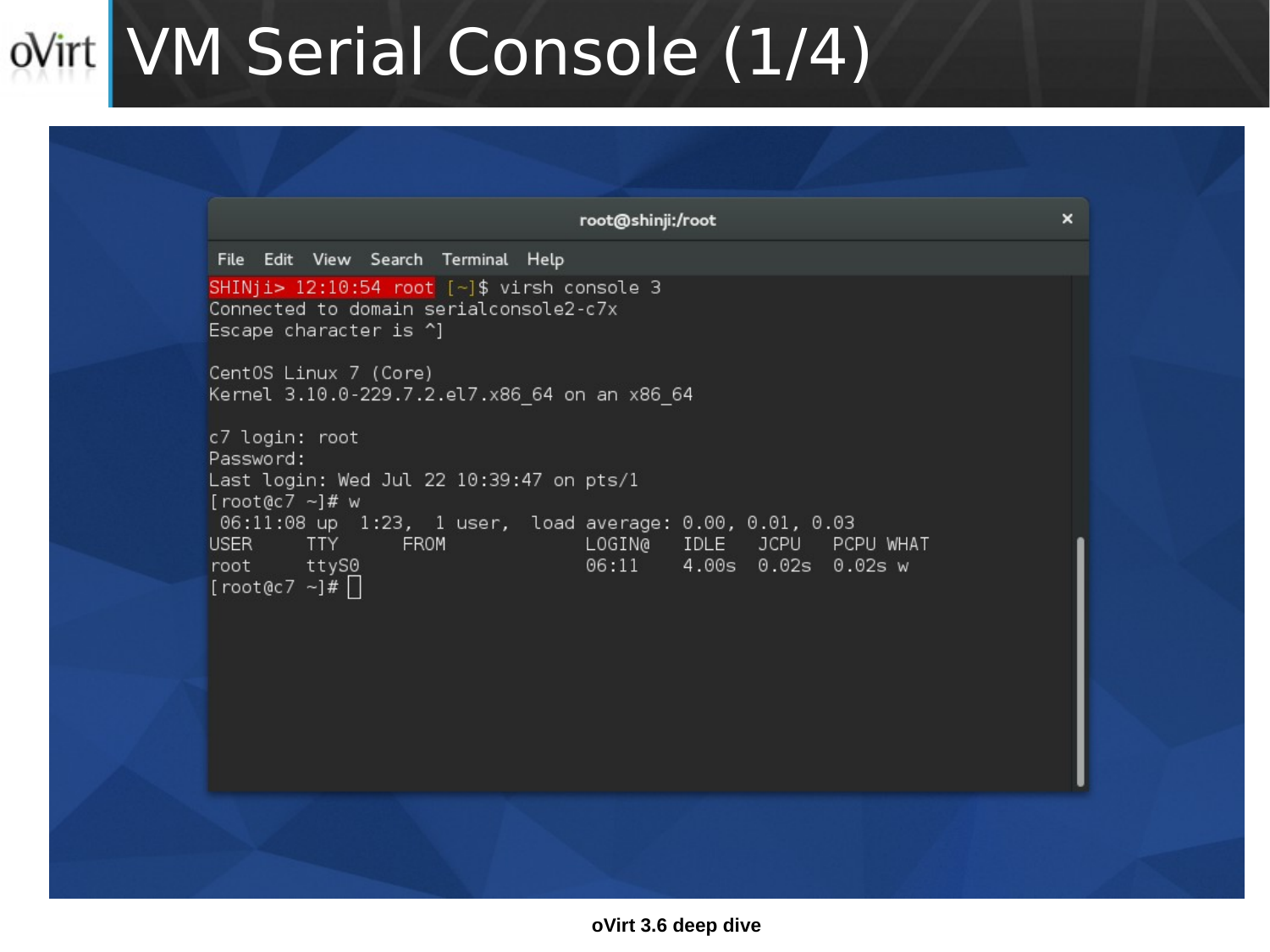### ovint VM Serial Console (2/4)

#### $\ddot{v}$  Firefox  $\ddot{v}$ **Activities**

|                                                                                      |                                        |                                 |                 |                               |                 |                   |                                               |             | oVirt Engine Web A      |                                    |
|--------------------------------------------------------------------------------------|----------------------------------------|---------------------------------|-----------------|-------------------------------|-----------------|-------------------|-----------------------------------------------|-------------|-------------------------|------------------------------------|
| O oVirt Engine Web Ad $\star$                                                        |                                        | ⊕                               |                 |                               |                 |                   |                                               |             |                         |                                    |
| <sup>3</sup> 192.168.1.198:8080/ovirt-engine/webadmin/?locale=en_US#vms-general<br>← |                                        |                                 |                 |                               |                 |                   |                                               |             |                         |                                    |
| oVirt<br>OPEN VIRTUALIZATION MANAGER                                                 |                                        |                                 |                 |                               |                 |                   |                                               |             |                         |                                    |
| Vms:                                                                                 |                                        |                                 |                 |                               |                 |                   |                                               |             |                         |                                    |
|                                                                                      |                                        |                                 |                 |                               |                 |                   |                                               |             |                         |                                    |
|                                                                                      |                                        | <b>Data Centers</b>             | <b>Clusters</b> | <b>Hosts</b>                  | <b>Networks</b> | <b>Storage</b>    | <b>Disks</b>                                  |             | <b>Virtual Machines</b> | Pools                              |
| System                                                                               | G                                      | New VM Import                   |                 | Edit Remove Clone VM Run Once |                 | Q                 | Migrate Cancel Migration Make Template Export |             |                         |                                    |
| Expand All Collapse All                                                              | e                                      | <b>Name</b>                     |                 | <b>Comment</b>                | Host            | <b>IP Address</b> |                                               | <b>FQDN</b> |                         | <b>Cluster</b>                     |
| System                                                                               |                                        | ▲<br>6                          | sercon test-1   |                               | kenji           |                   |                                               |             |                         | C.7                                |
| <b>Edit Virtual Machine</b><br><b>High Availability</b>                              |                                        |                                 |                 |                               |                 |                   |                                               | $\circledR$ |                         |                                    |
| Resource Allocation                                                                  | Optimized for                          |                                 |                 |                               | Server          |                   | ▾∥                                            |             |                         |                                    |
| Boot Options                                                                         |                                        |                                 |                 |                               |                 |                   |                                               |             |                         |                                    |
| Random Generator                                                                     | Video Type                             |                                 |                 |                               | QXL             |                   | $\blacktriangledown$                          |             |                         |                                    |
| Custom Properties                                                                    |                                        | Graphics protocol               |                 |                               | SPICE           |                   | $\vert$                                       |             |                         |                                    |
| Icon                                                                                 | USB Support                            |                                 |                 |                               | Disabled        |                   | $\mathbf{r}$                                  |             |                         |                                    |
|                                                                                      |                                        | Console Disconnect Action       |                 |                               | Lock screen     |                   | $\vert$                                       |             |                         |                                    |
|                                                                                      | Monitors                               |                                 |                 | $1 -$                         | Single PCI      |                   |                                               |             |                         |                                    |
|                                                                                      |                                        | Smartcard Enabled               |                 |                               |                 |                   |                                               |             |                         |                                    |
|                                                                                      |                                        | Single Sign On method           |                 |                               |                 |                   |                                               |             |                         |                                    |
|                                                                                      |                                        |                                 |                 |                               |                 |                   |                                               |             |                         |                                    |
|                                                                                      | Disable Single Sign On<br>$\cup$       |                                 |                 |                               |                 |                   |                                               |             |                         |                                    |
|                                                                                      | Use Guest Agent<br>Advanced Parameters |                                 |                 |                               |                 |                   |                                               |             |                         |                                    |
|                                                                                      |                                        |                                 |                 |                               |                 |                   |                                               |             |                         |                                    |
|                                                                                      |                                        | Soundcard enabled               |                 |                               |                 |                   |                                               |             | vices                   | <b>Vm Devices</b>                  |
| >>>>>> 2                                                                             |                                        | VirtIO Console Device Enabled   |                 |                               |                 |                   |                                               |             |                         |                                    |
|                                                                                      | $\checkmark$                           | Enable SPICE file transfer      |                 |                               |                 |                   |                                               |             |                         | Defined Memory:<br>Physical Memory |
|                                                                                      | $\checkmark$                           | Enable SPICE clipboard copy and |                 |                               |                 |                   |                                               |             |                         | Guest OS Memor                     |
|                                                                                      |                                        | paste                           |                 |                               |                 |                   |                                               |             |                         | Number of CPU C                    |
| Hide Advanced Options                                                                |                                        |                                 |                 |                               |                 |                   | ОK<br>Cancel                                  |             |                         | Guest CPU Count                    |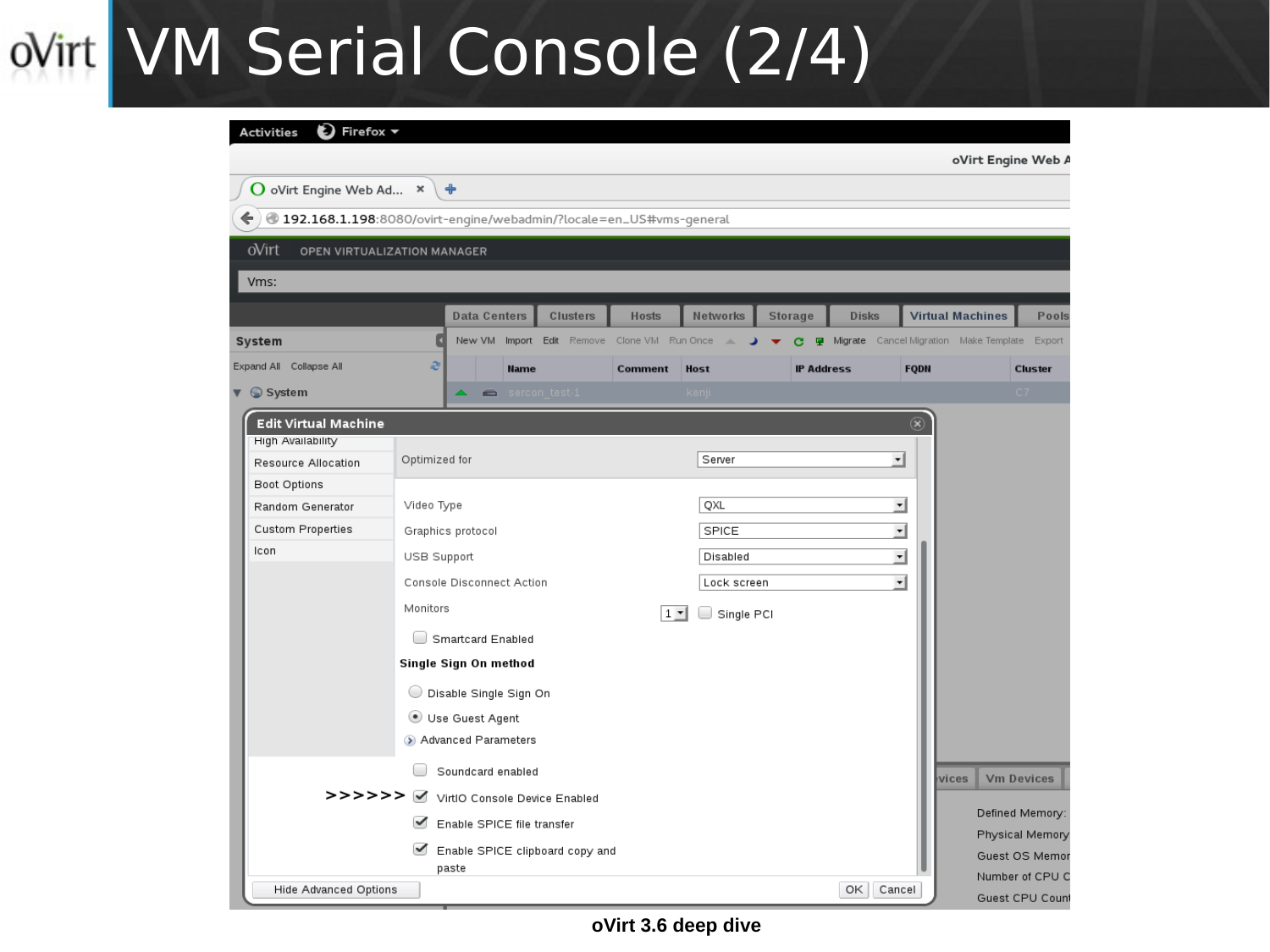### ovint VM Serial Console (3/4)

**Accessing the VM Serial console in oVirt <= 3.5**

### **1.Find the host on which the VM is running**

- **1. connect to ovirt-engine webadmin**
- **2. lookup in the VM page**
- **2.Connect using SSH to the host**
	- **1. ssh -i ident.key hypervisor-host**
- **3.Find the libvirt ID of the VM**
	- **1. virsh list | less**

**4.Use virsh to connect to the VM console**

- **1. Virsh console \$VM\_ID**
- **2. You must use the VDSM auth**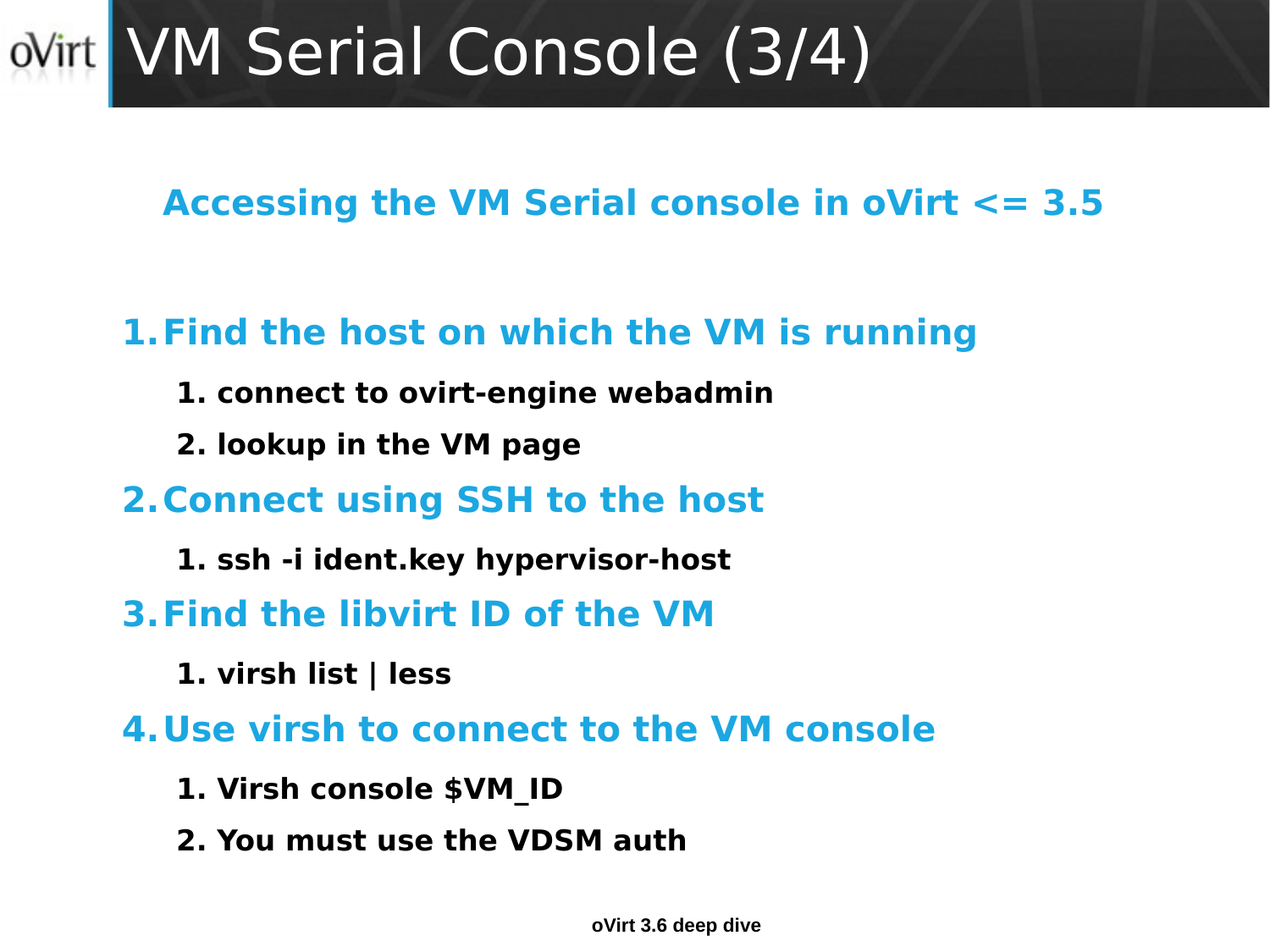### ovirt VM Serial Console (4/4)

### **Accessing the VM Serial console in oVirt 3.6**

**1. ssh -i console.key -p 2222 -t [ovirt-vmconsole@proxy-host](mailto:ovirt-vmconsole@proxy-host)**

**That's it!**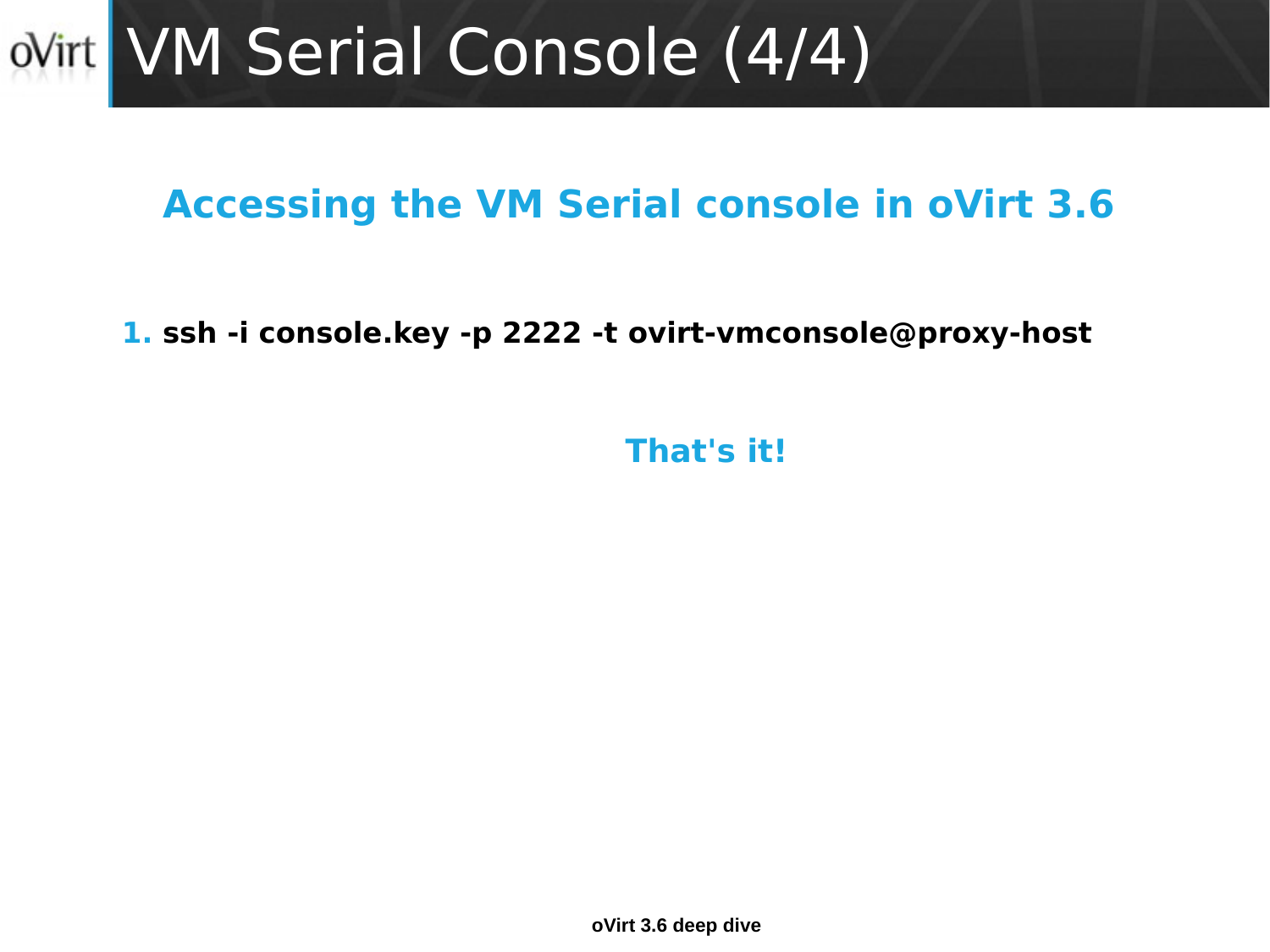### ovint Key design points (1/3)

### Proxy server

### – No direct connection to Vms

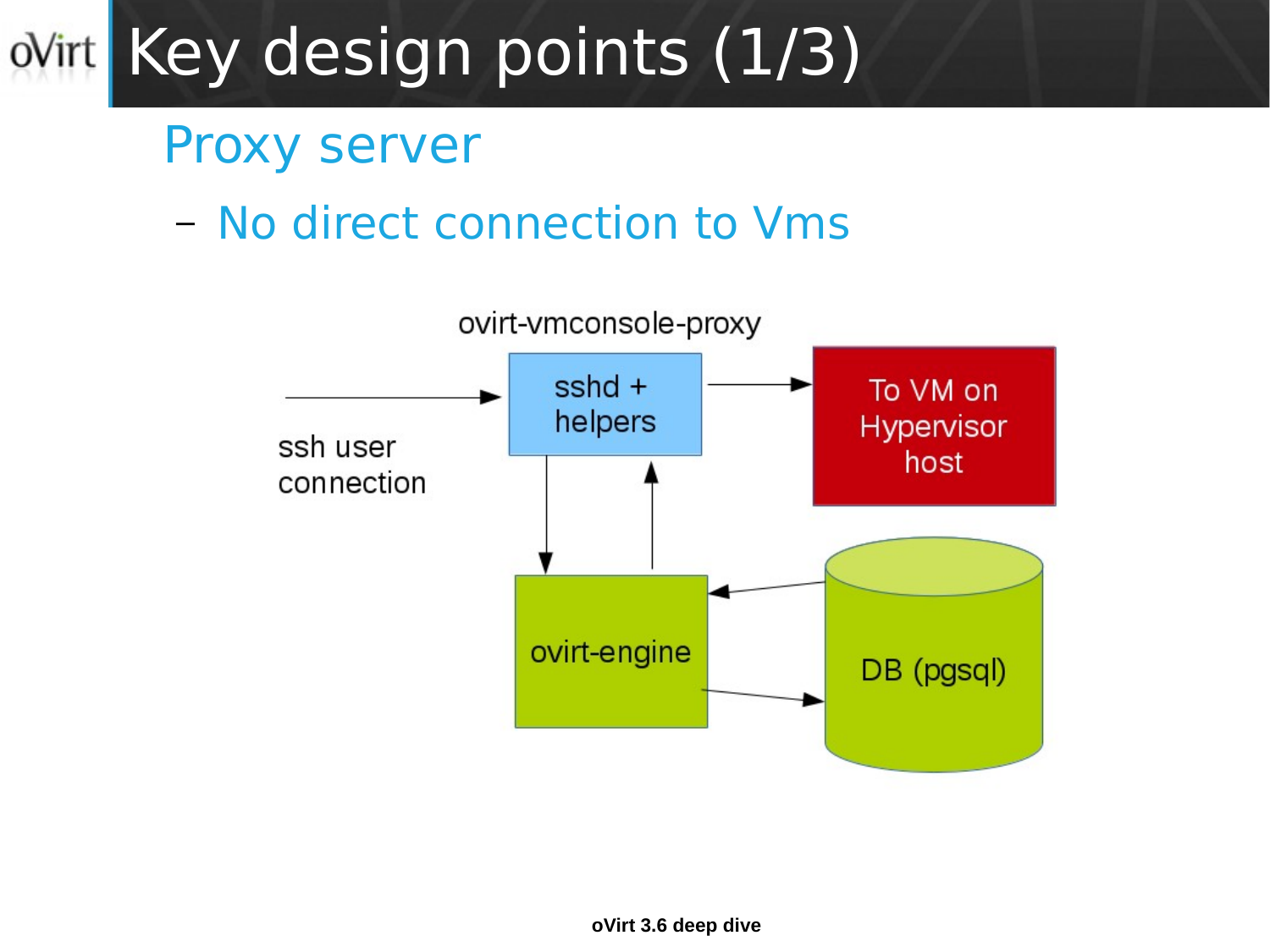#### Key design points (2/3)  $oV$ irt

- External generic ovirt-vmconsole package
	- ovirt-vmconsole-proxy runs on the user-facing host
	- ovirt-vmconsole-host runs on each virtualization host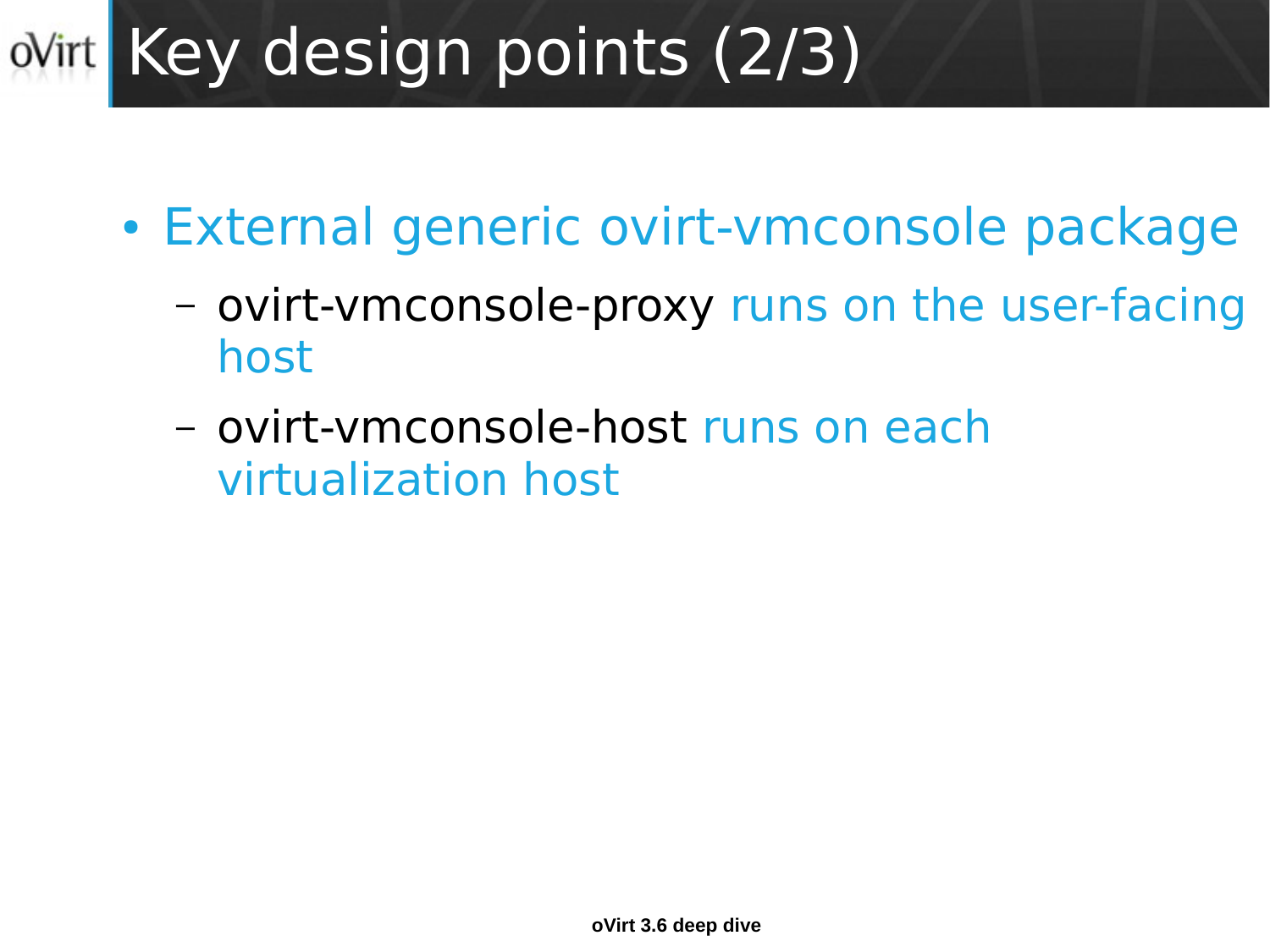#### Key design points (3/3)  $oV$ irt

• ovirt-engine stores user and VM data (positioning, identifiers)

- ovirt-engine can optionally integrate with ovirt-vmconsole
	- Integration is enabled by default on ovirt-engine-setup if the ovirt-vmconsole package is detected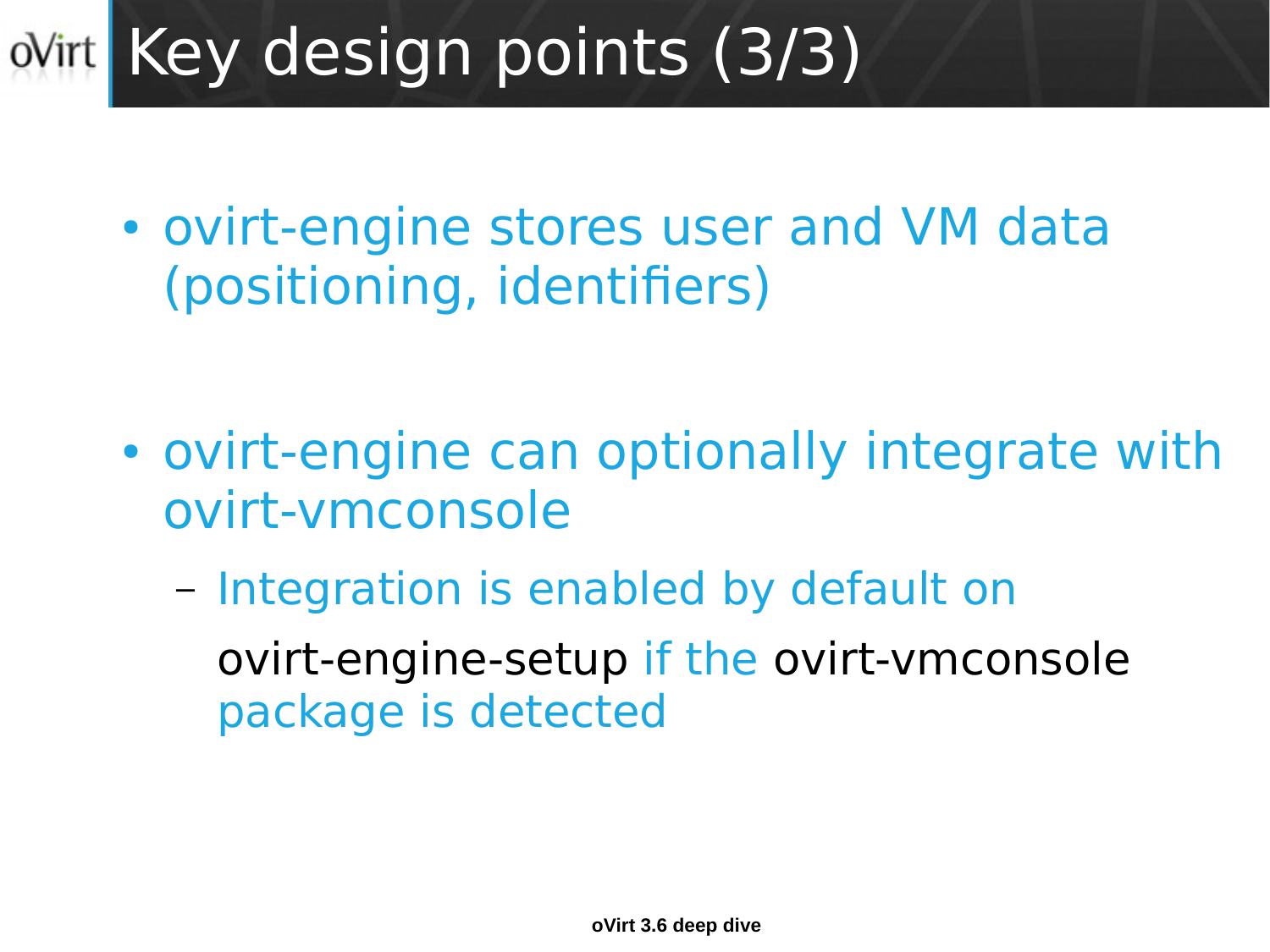#### Ovirt-vmconsole-proxy from 10k ft  $oV$ irt

- ovirt-vmconsole-proxy configures a special-purpose sshd instance
- sshd does all the transport-related duties
- external tools must provide
	- SSH keys storage and retrieval
	- VM positioning information
	- ovirt-engine can obviously and easily provide both.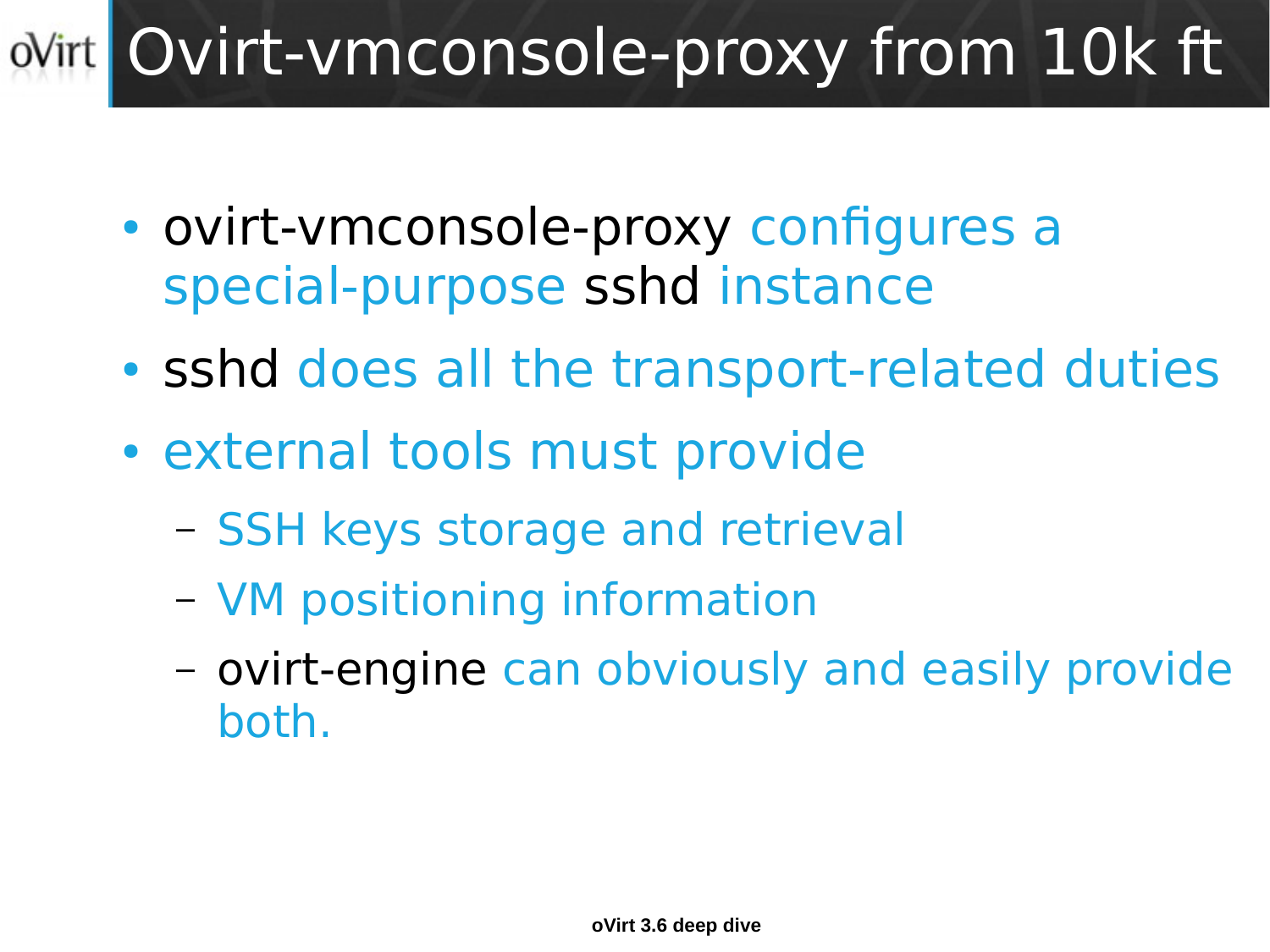#### Role of Ovirt Engine (1/2)  $oV$ irt

- ovirt-vmconsole-proxy asks ovirt-engine for all the authentication keys
- To use the vmconsole proxy, one user must register the SSH key in engine
- The user must be able to login in Engine
	- Integration point: ovirt-vmconsole-proxy-keys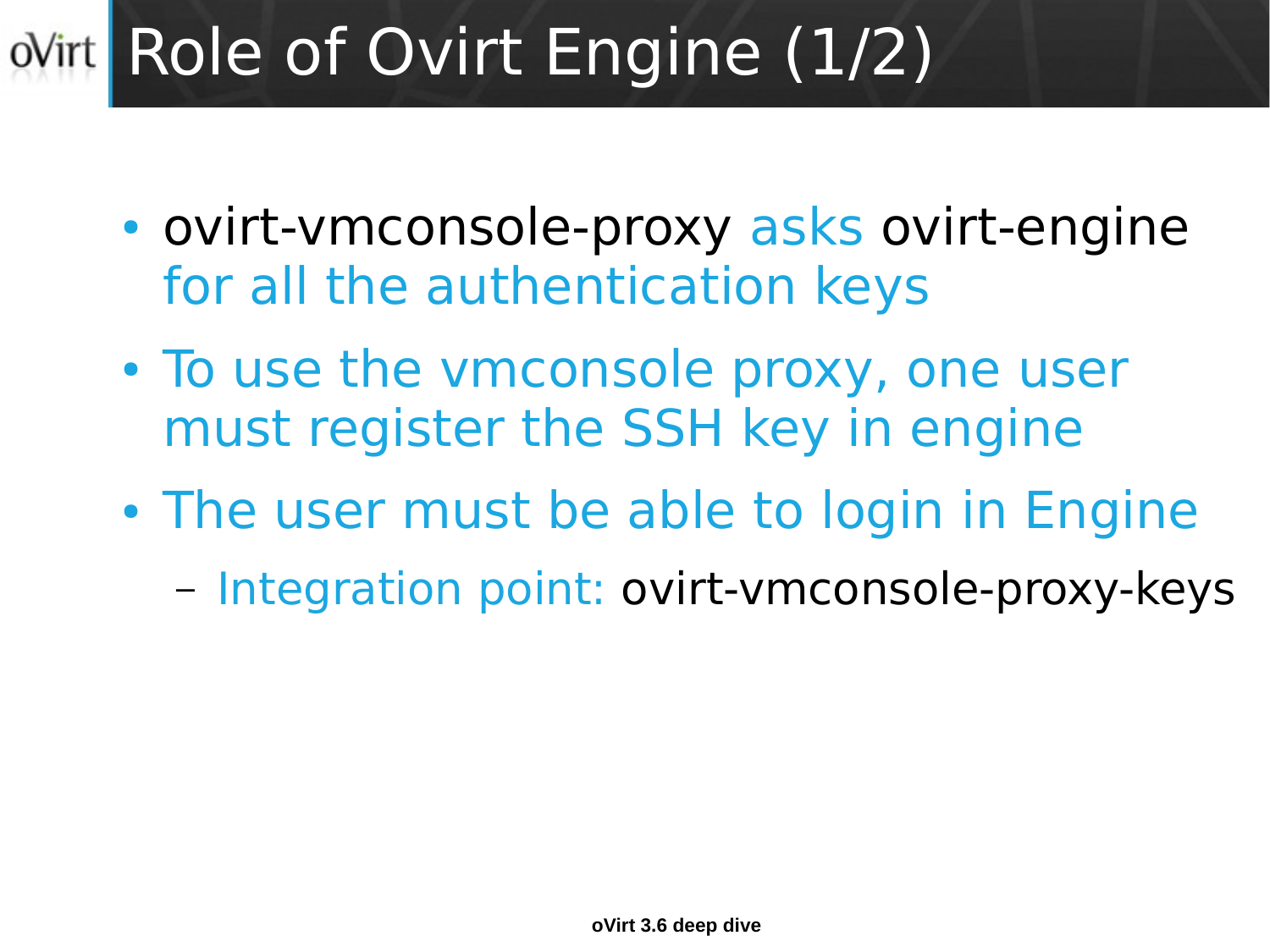#### Role of Ovirt Engine (1/2)  $oV$ irt

- ovirt-engine knows if and where a given VM is running
- ovirt-engine knows if an user has permission to connect to a VM
- ovirt-vmconsole-proxy asks ovirt-engine for available Vms for a given user
	- Integration point: ovirt-vmconsole-proxy-shell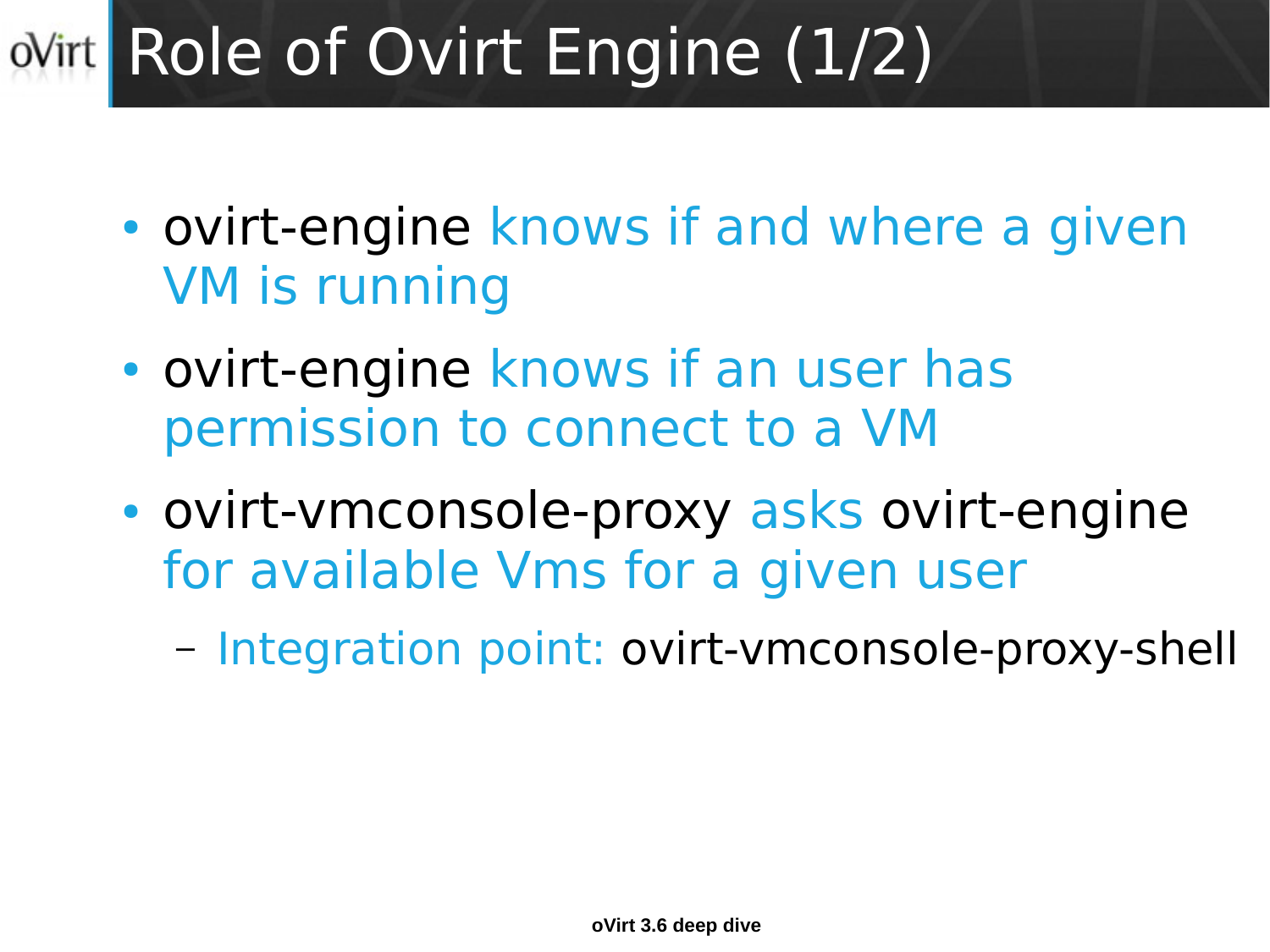### ovint Engine Key Management

- ovirt-engine stores the SSH public keys of the users
	- Currently only one key per user [\*]
	- Replaces \$HOME/.ssh/authorized keys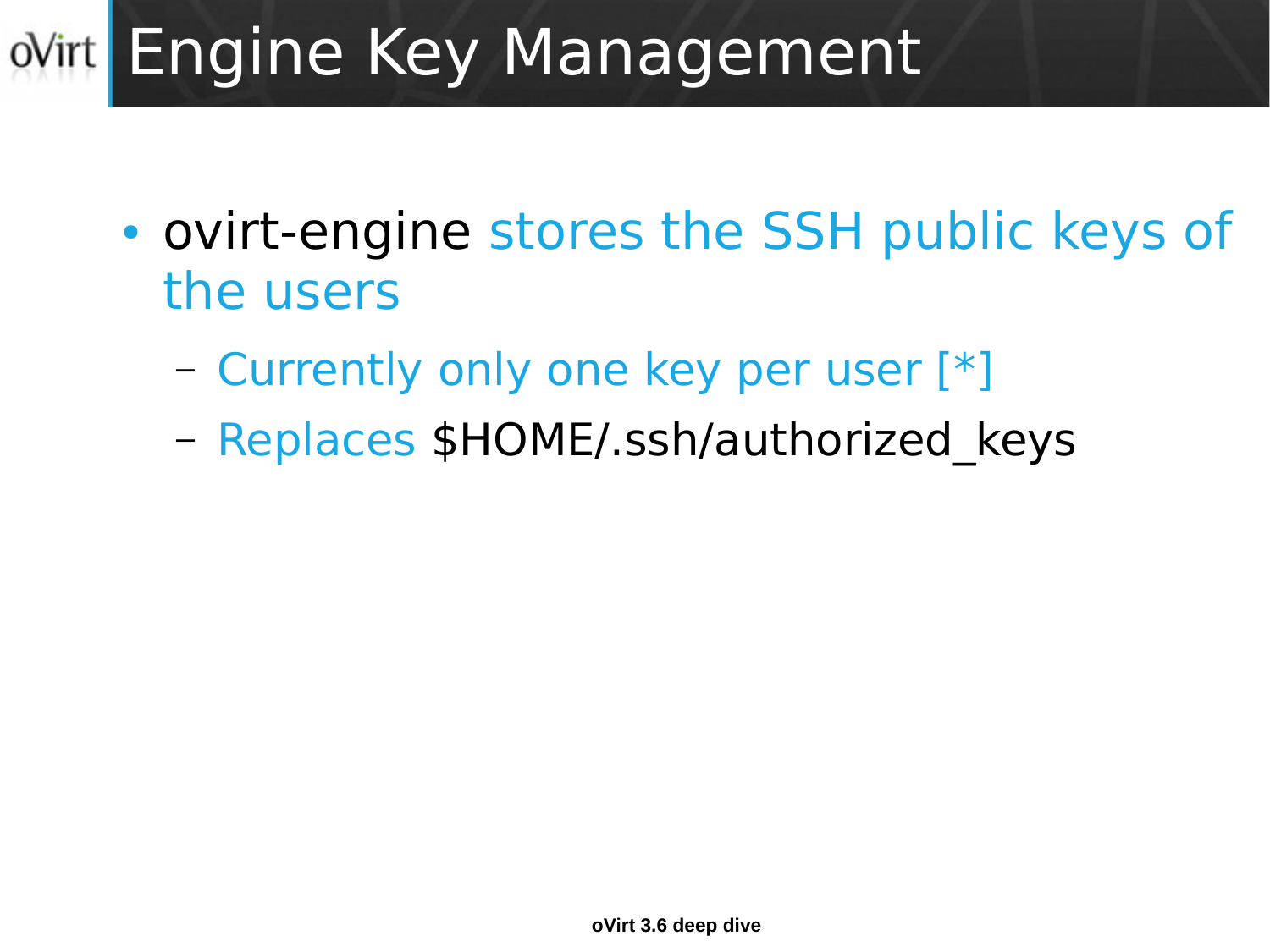#### Ovirt-vmconsole-proxy flow (1/2)  $oV$ irt

- 1. On connection attempt:
- 2. Special-configured sshd asks ovirt-engine for the list of all known keys
	- 1. Uses ovirt-vmconsole-proxy-keys helper
	- 2. The ovirt-vmconsole package is generic: use ovirt-engine specific script (shipped with engine)
- 3. On succesfull authentication, runs another helper:

ovirt-vmconsole-proxy-shell

- 4. Fetches a list of available VM consoles from Engine
	- 1. Present the list to the user, allows to select a VM to connect to
	- 2. If the user specified a VM, validates it against the list then connect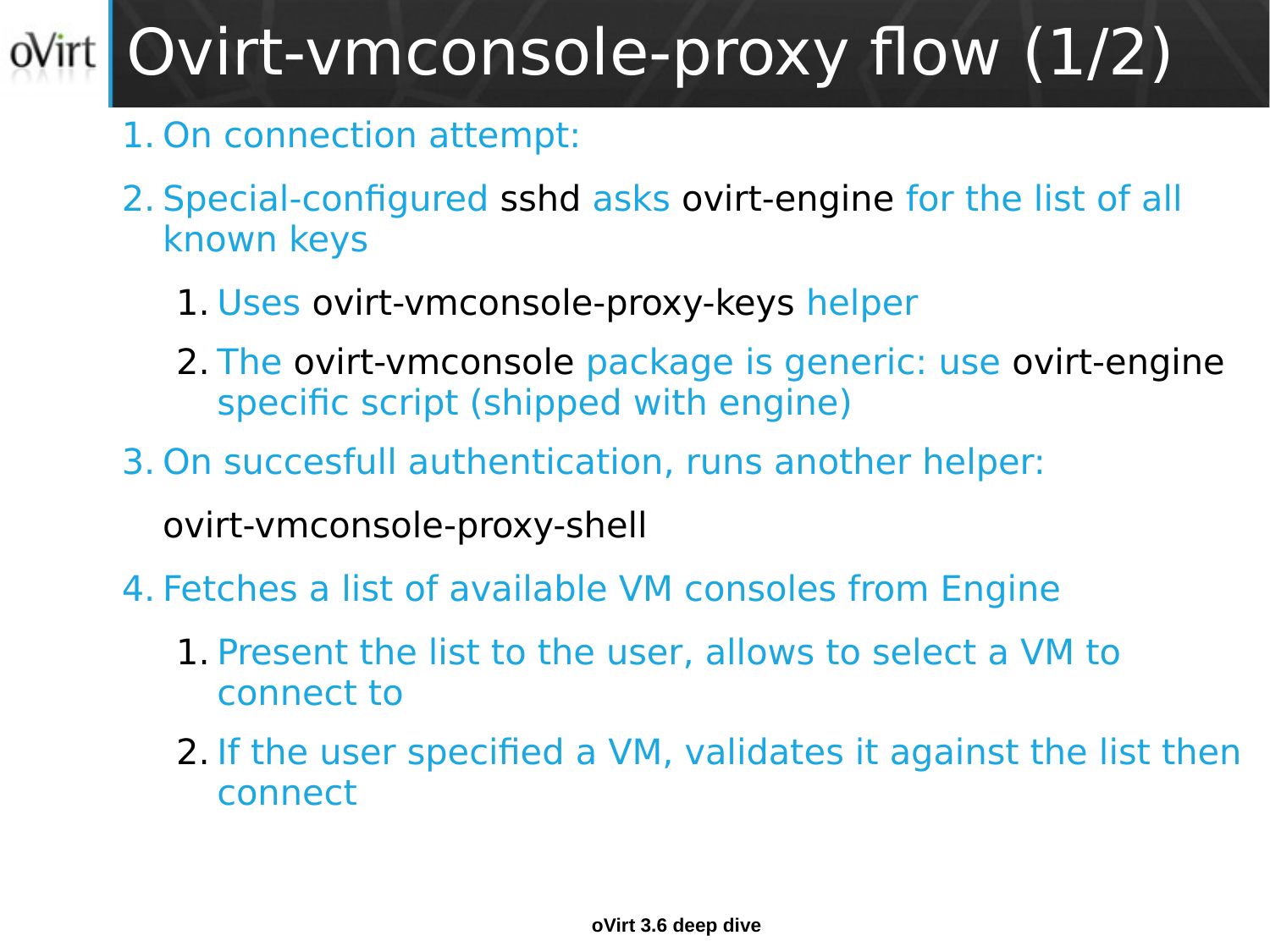# ovint Ovirt-vmconsole-proxy flow (2/2)

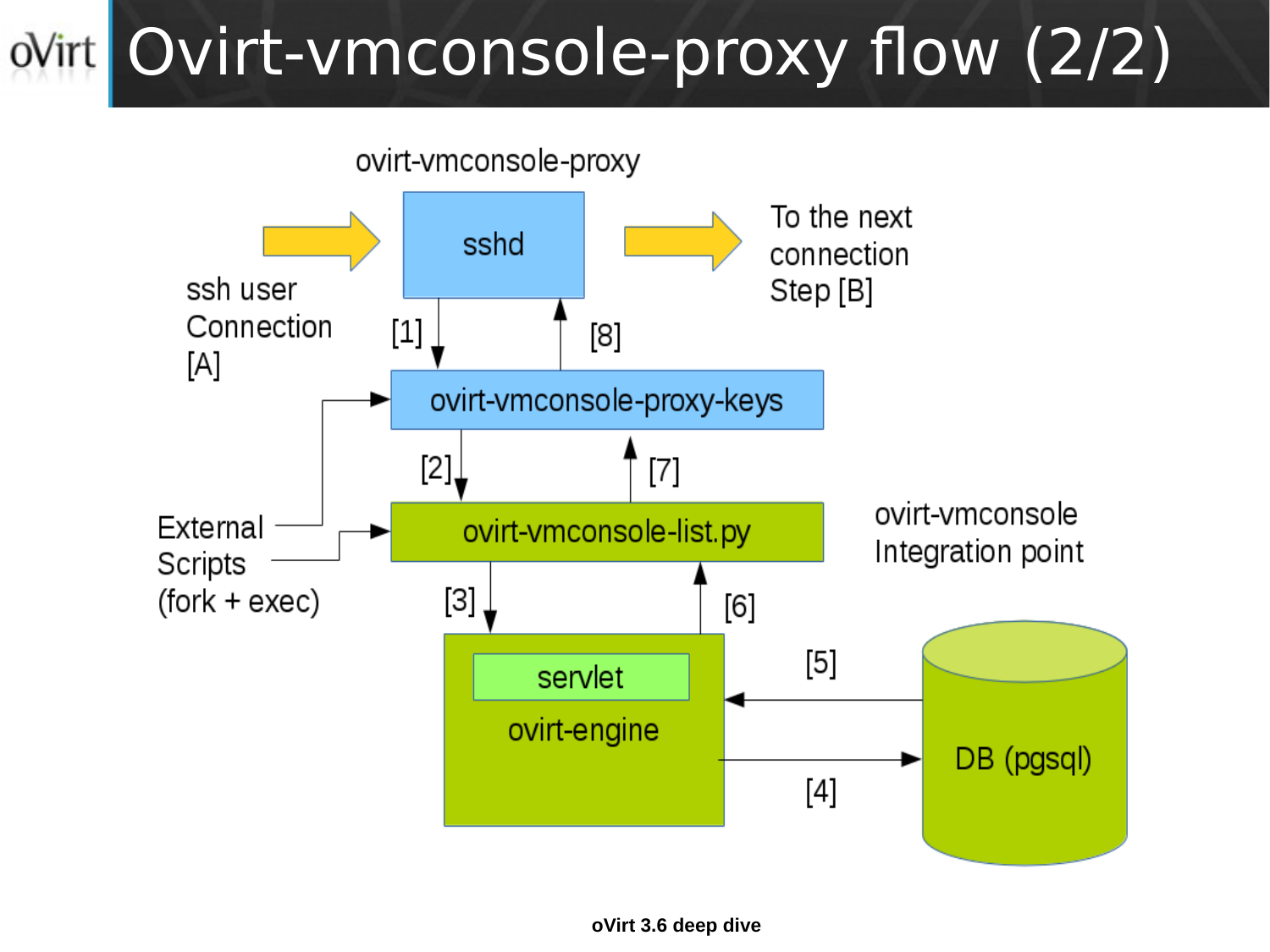#### Ovirt-vmconsole-host (1/2)  $oV$ irt

- 1. Once the user succesfully authenticated on the proxy and succesfully selected a VM, we must jump on it
- 2. The ovirt-vmconsole-host package uses special-purpose sshd instance on each hypervisor host
- 3. Additional SSH link between the proxy host and the hypervisor host
	- 1. Transparently instaurated by ovirt-vmconsole-proxy-shell
	- 2. Key management completely handled by ovirt-vmconsole
	- 3. Key enrollment handled by ovirt-host-deploy
- 4. Completely transparent to the user
	- 1. The user explicitely connect only on the proxy host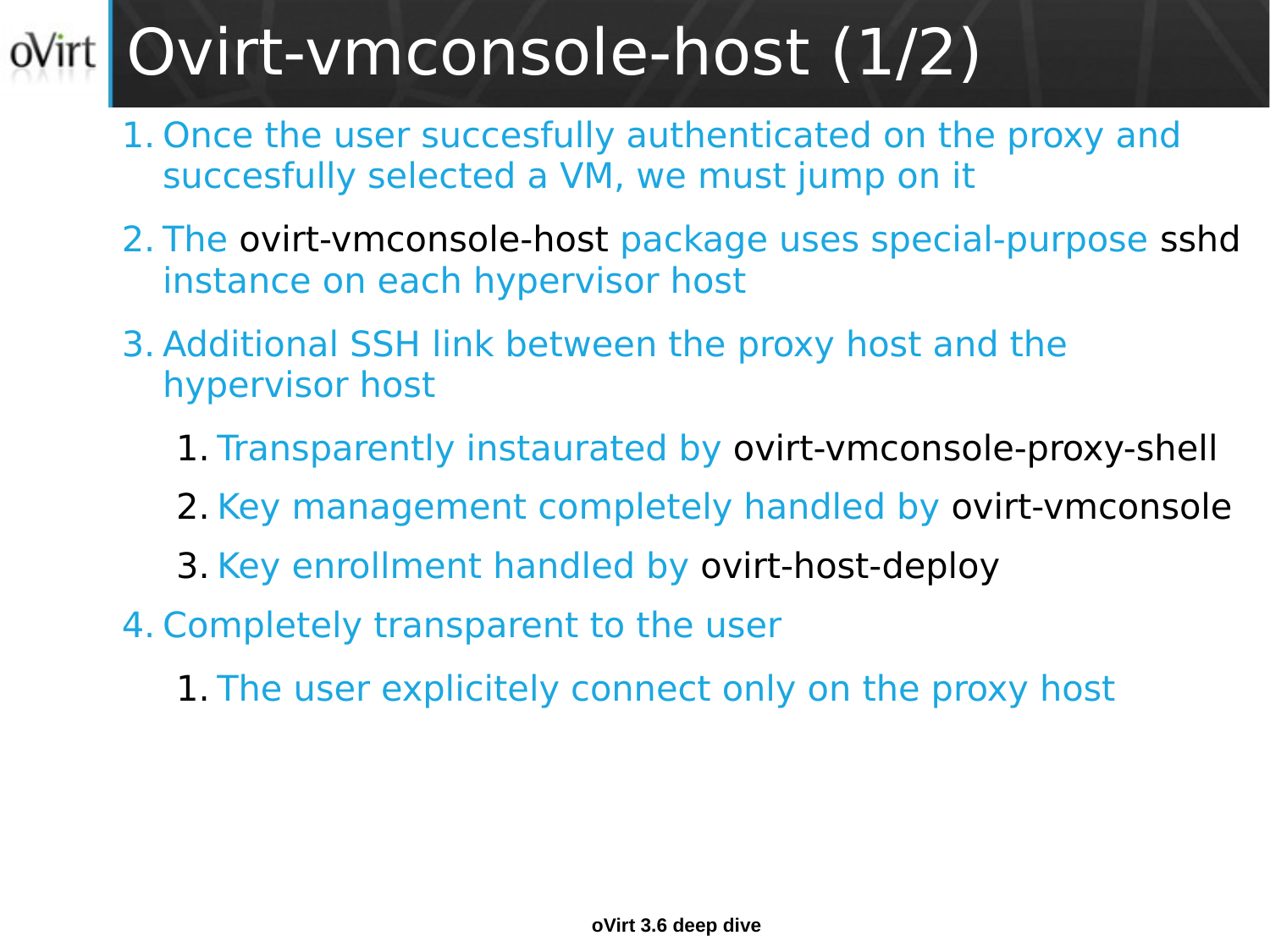### ovint Ovirt-vmconsole-host (2/2)

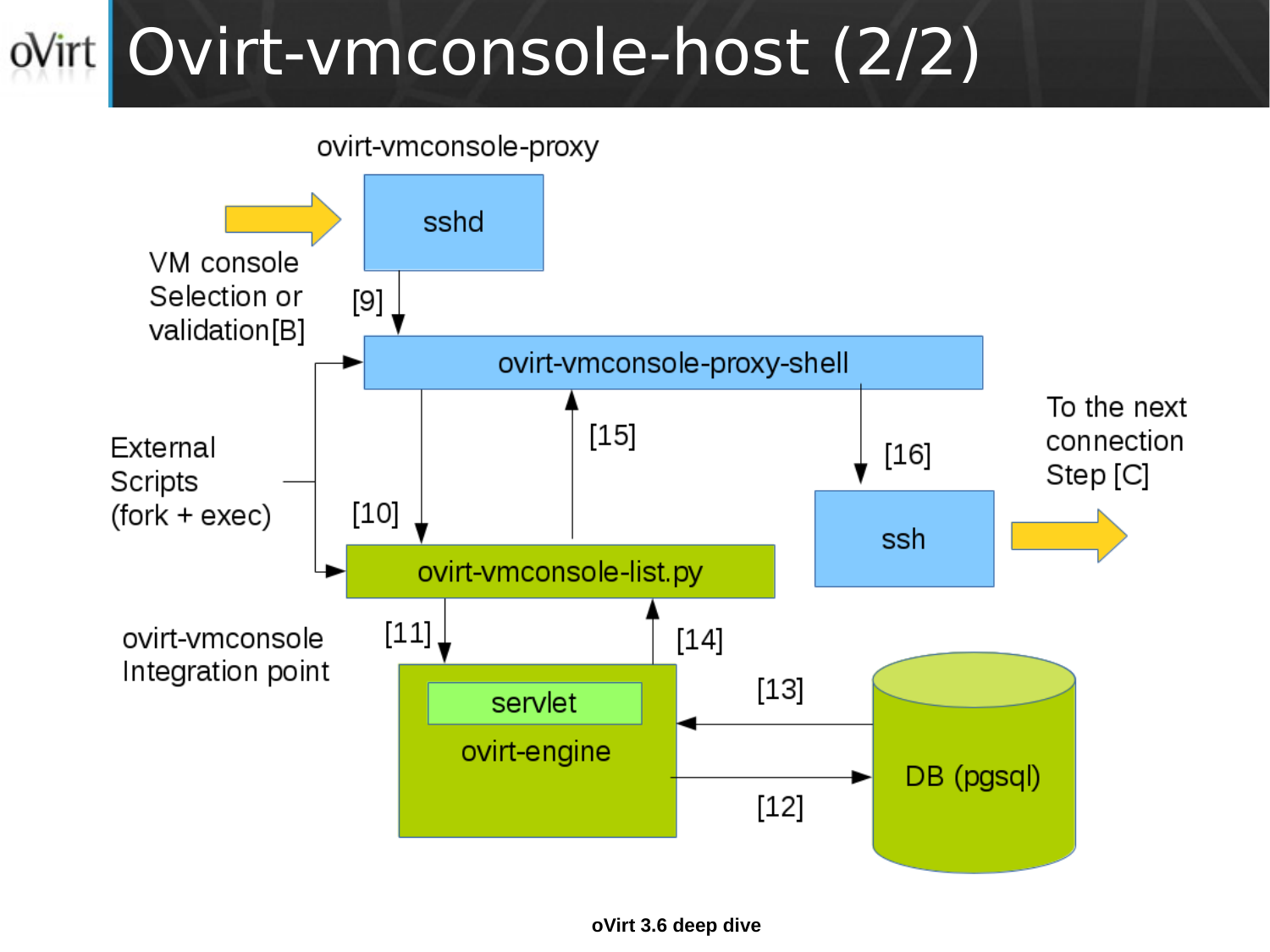#### VDSM bridge (1/2)  $oV$ irt

- "Last mile" on the hypervisor host
- Default setting: bind the VM serial console to one PTY
	- This is what virsh expects and uses
	- VDSM adds very basic password protection
- VDSM binds the VM serial console to an UNIX domain socket
	- UNIX permissions and SELinux contexts guarantee security greater or equal to the password "protection" previously used
	- Virsh no longer available to connect to the VM console
	- Manual connection still possible! But one must use socat or minicom on the UNIX domain socket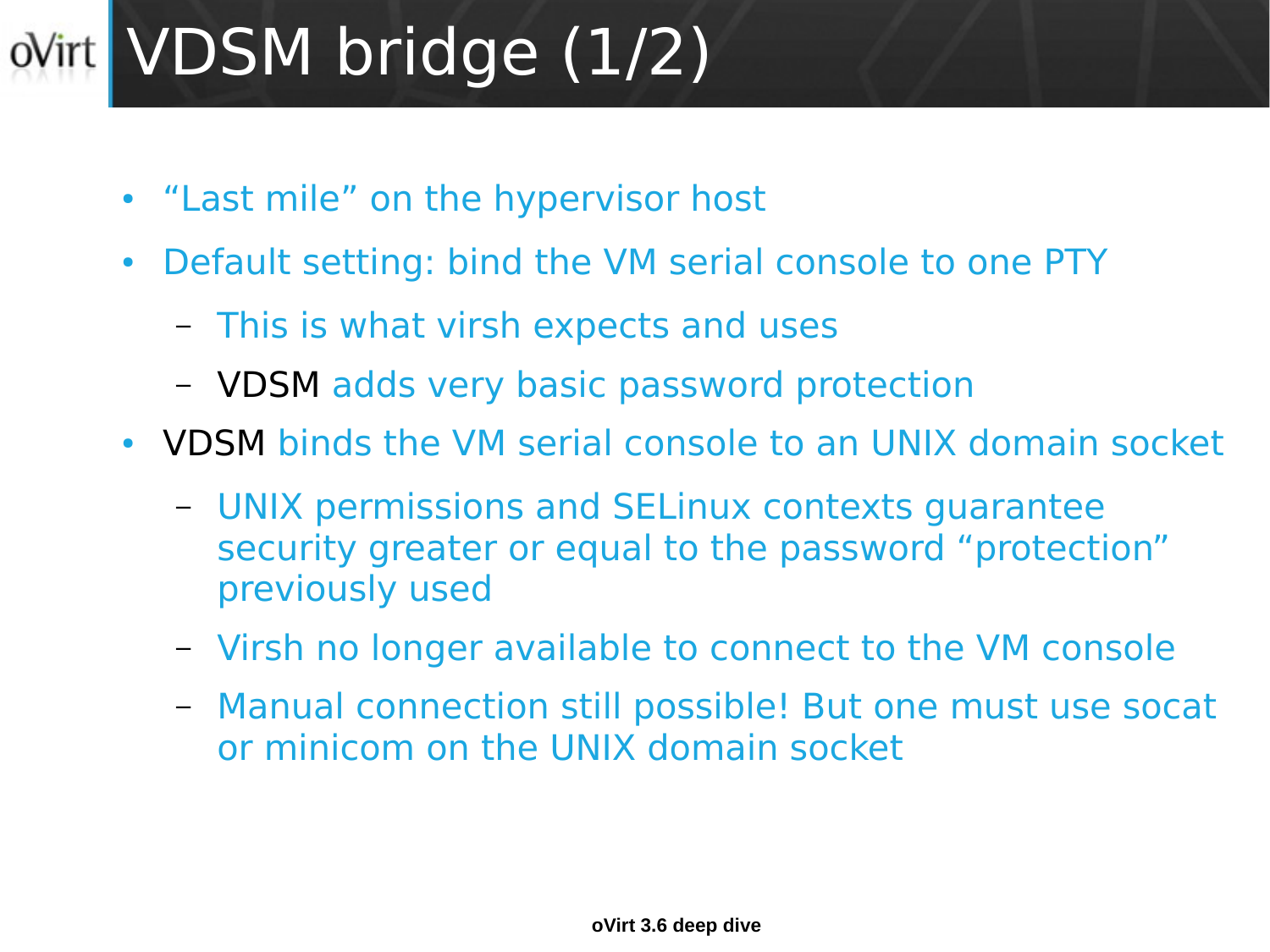# ovirt VDSM bridge (2/2)

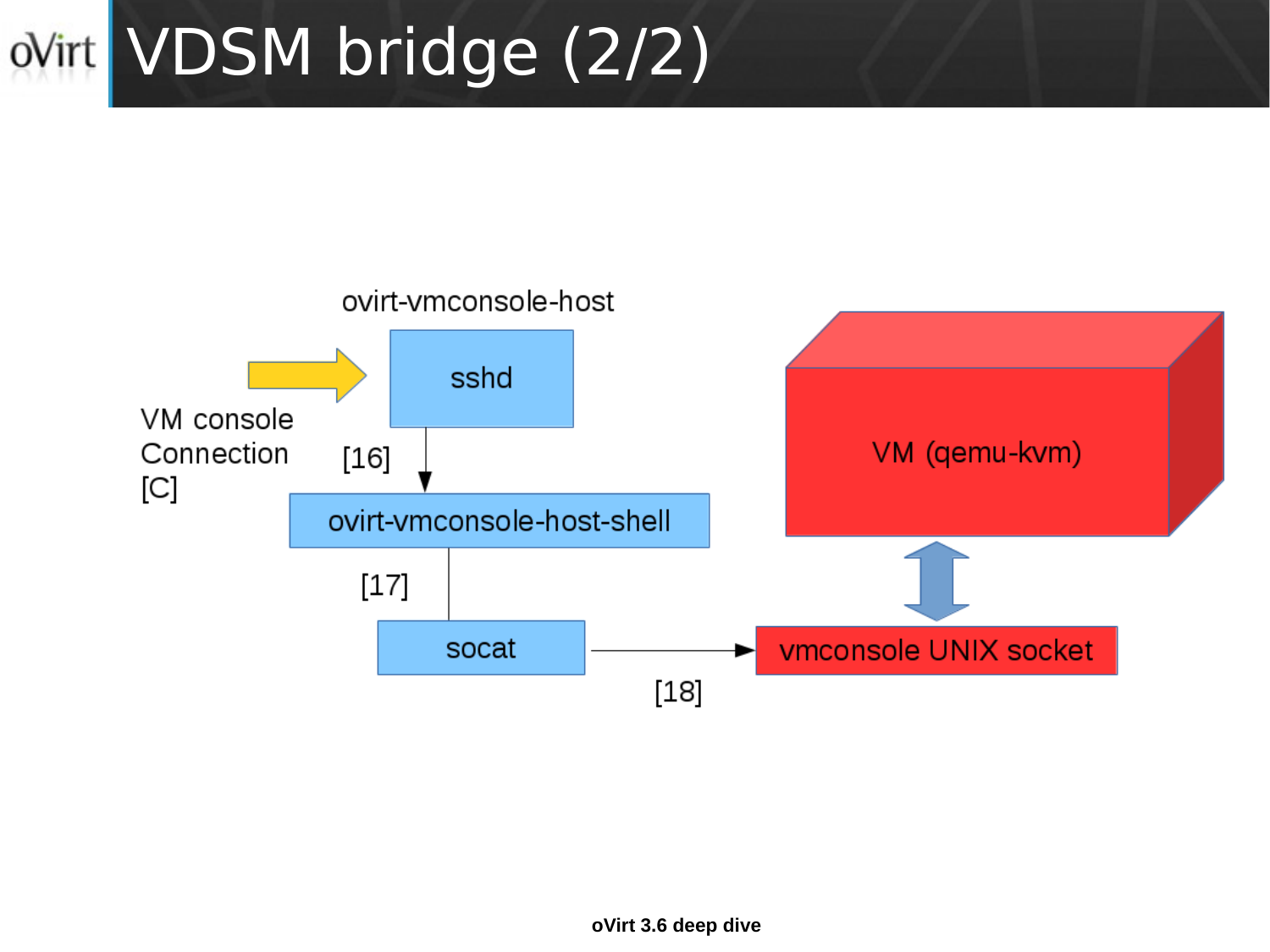### oVirt Flow summary

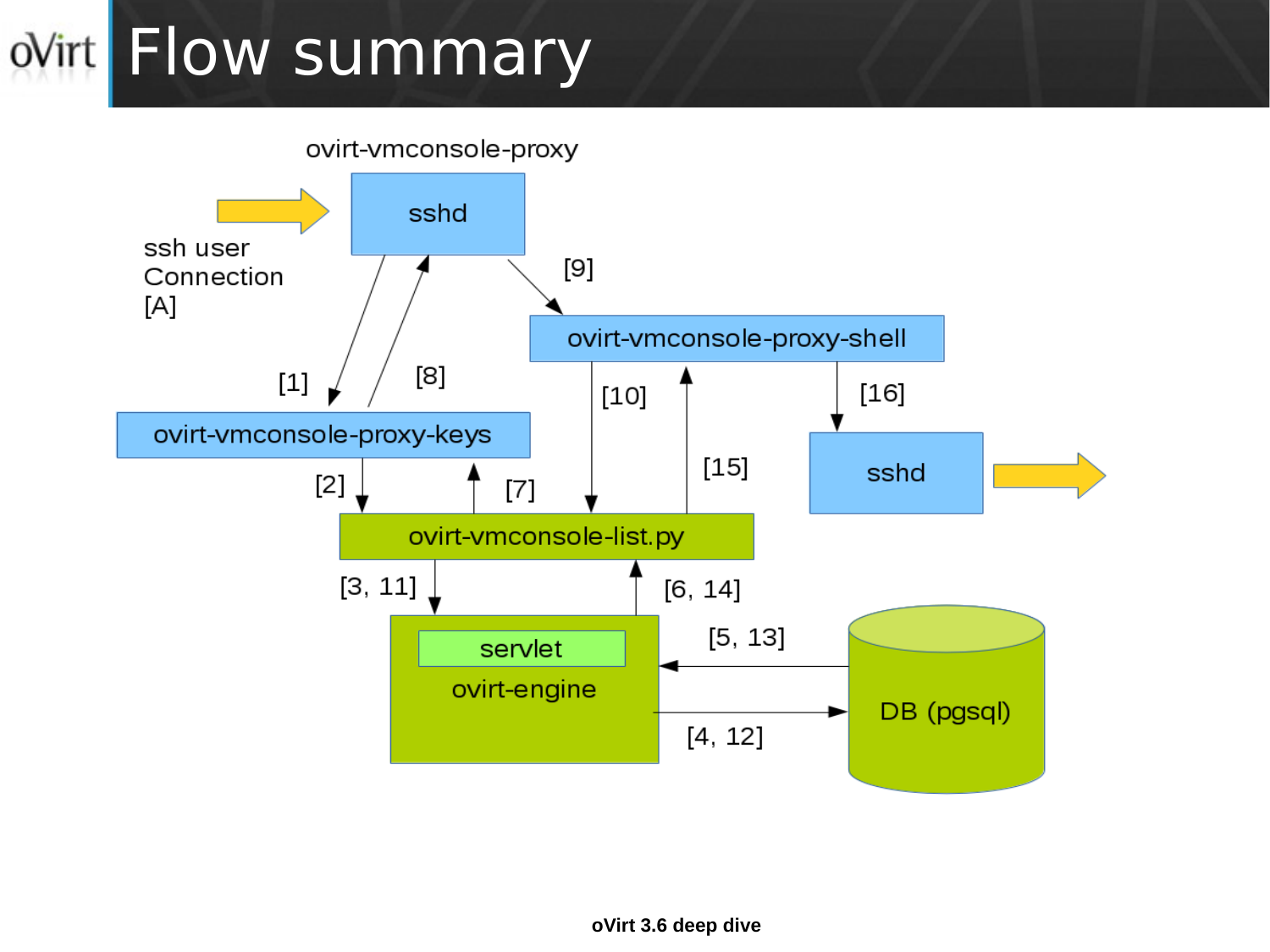### **Wirt Current limitations**

- No seamless migration support
- Proxy host must run on the same host of Engine
	- Limitations mostly on the automated setup
- Proxy depends on Engine
	- Not real limitation
	- But still, no new connections if Engine is down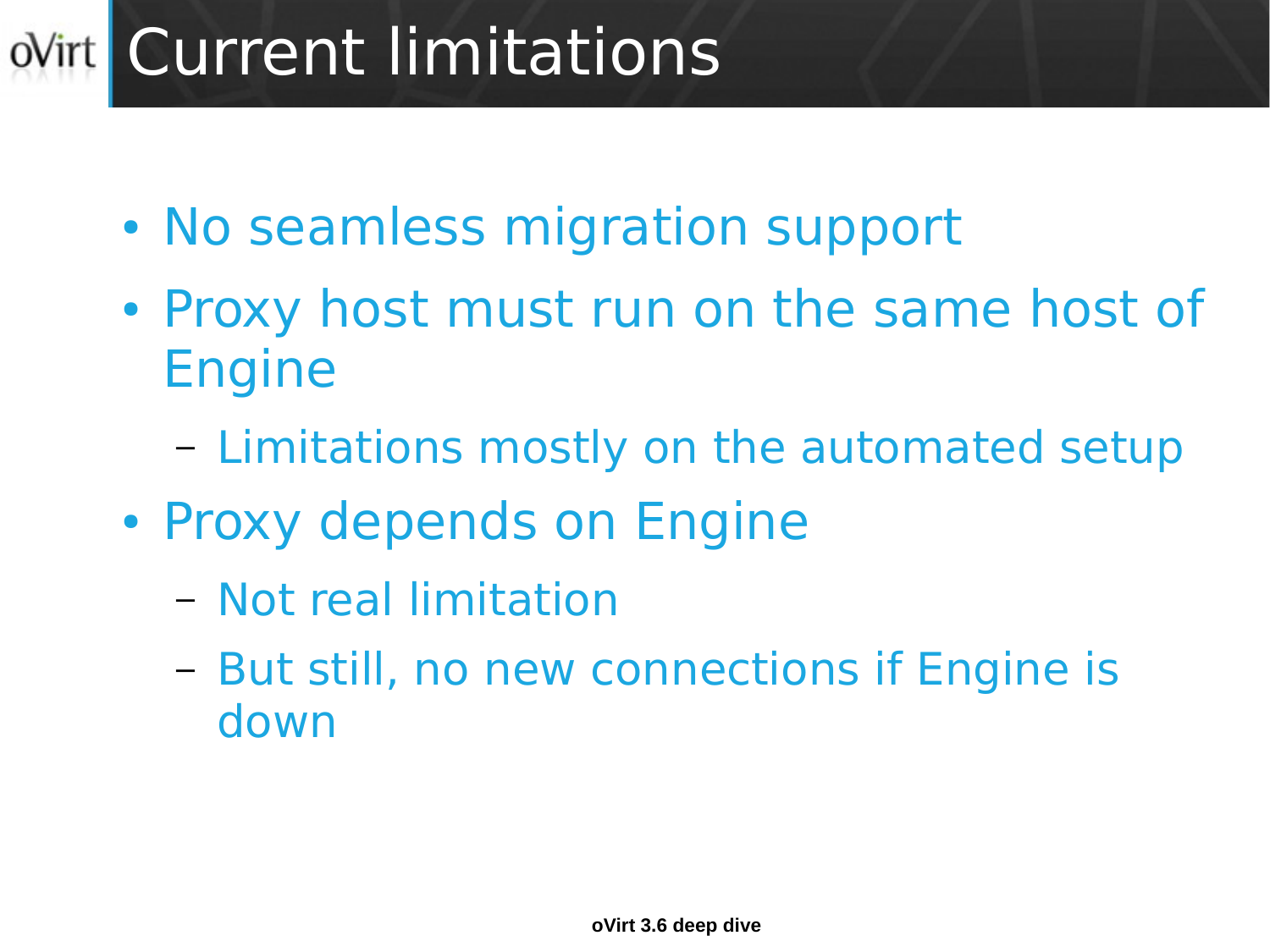### oVirt Future extensions

- Allow to run proxy and Engine on different hosts
	- Solve engine-setup limitations
	- Inter-host key enrollment
		- websocket proxy uses a similar approach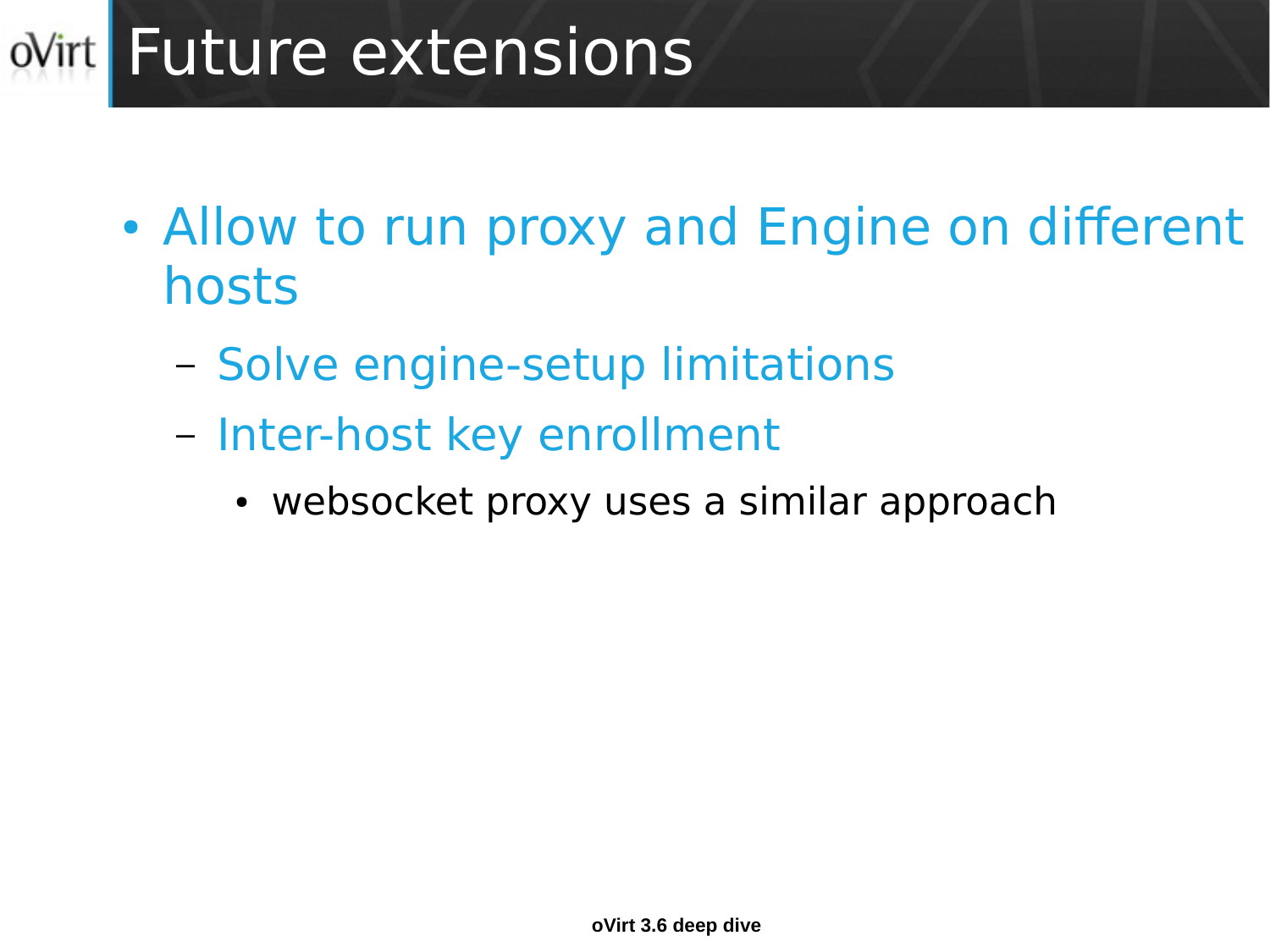

# **THANK YOU!**

http://www.ovirt.org fromani@redhat.com Irc: #vdsm on #freenode #ovirt on OFTC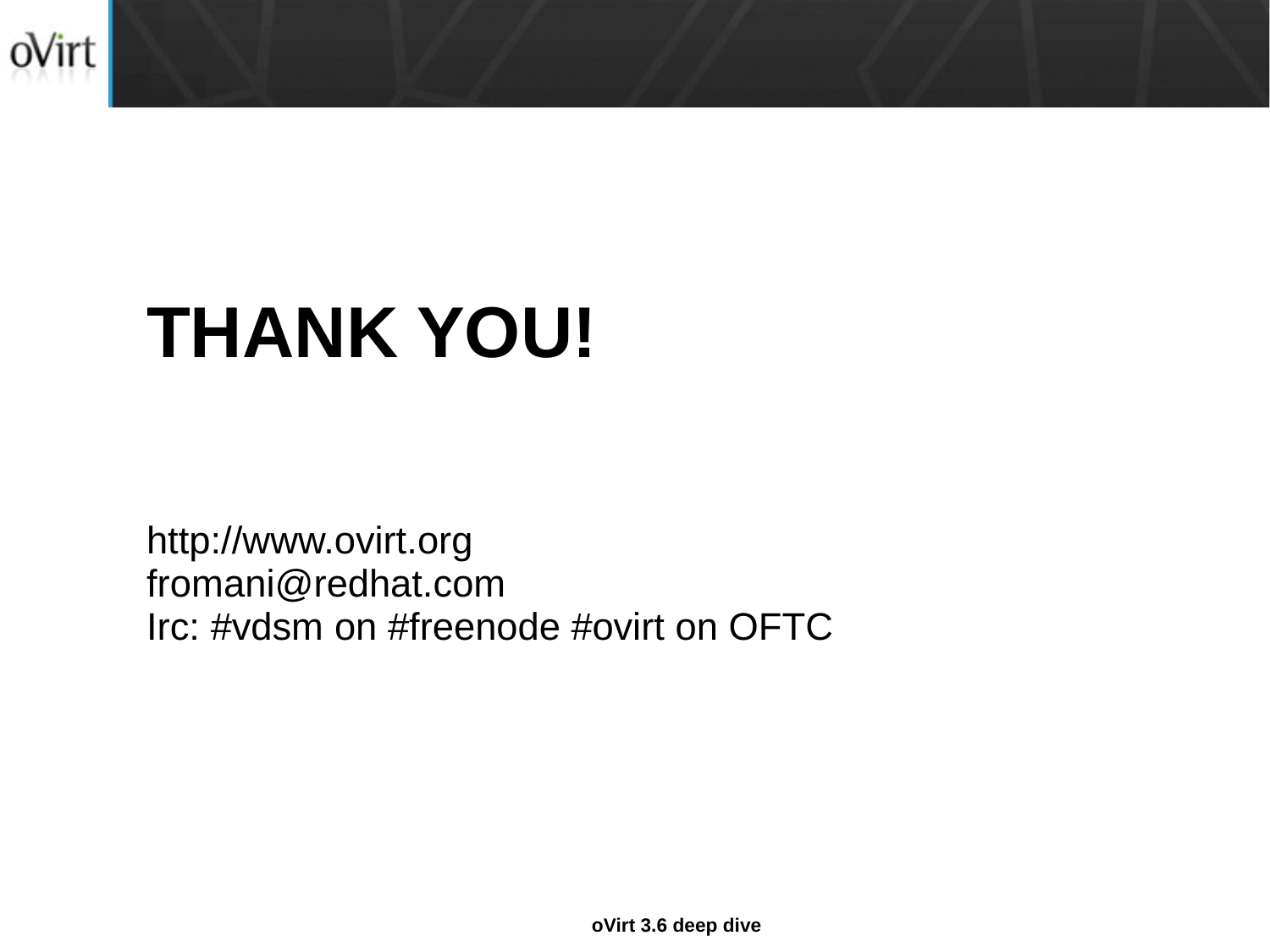#### Backup slide: proxy on diff. host  $oV$ irt

- The ovirt-vmconsole package is already generic
- The ovirt-vmconsole-list.py helper is not making assumption on Engine position
	- Already takes full URL as target
	- Already communicates using HTTP
- The only blocker is the automated setup
	- Manual setup complex but possible
	- Documentation:
		- http://www.ovirt.org/Serial Console Setup